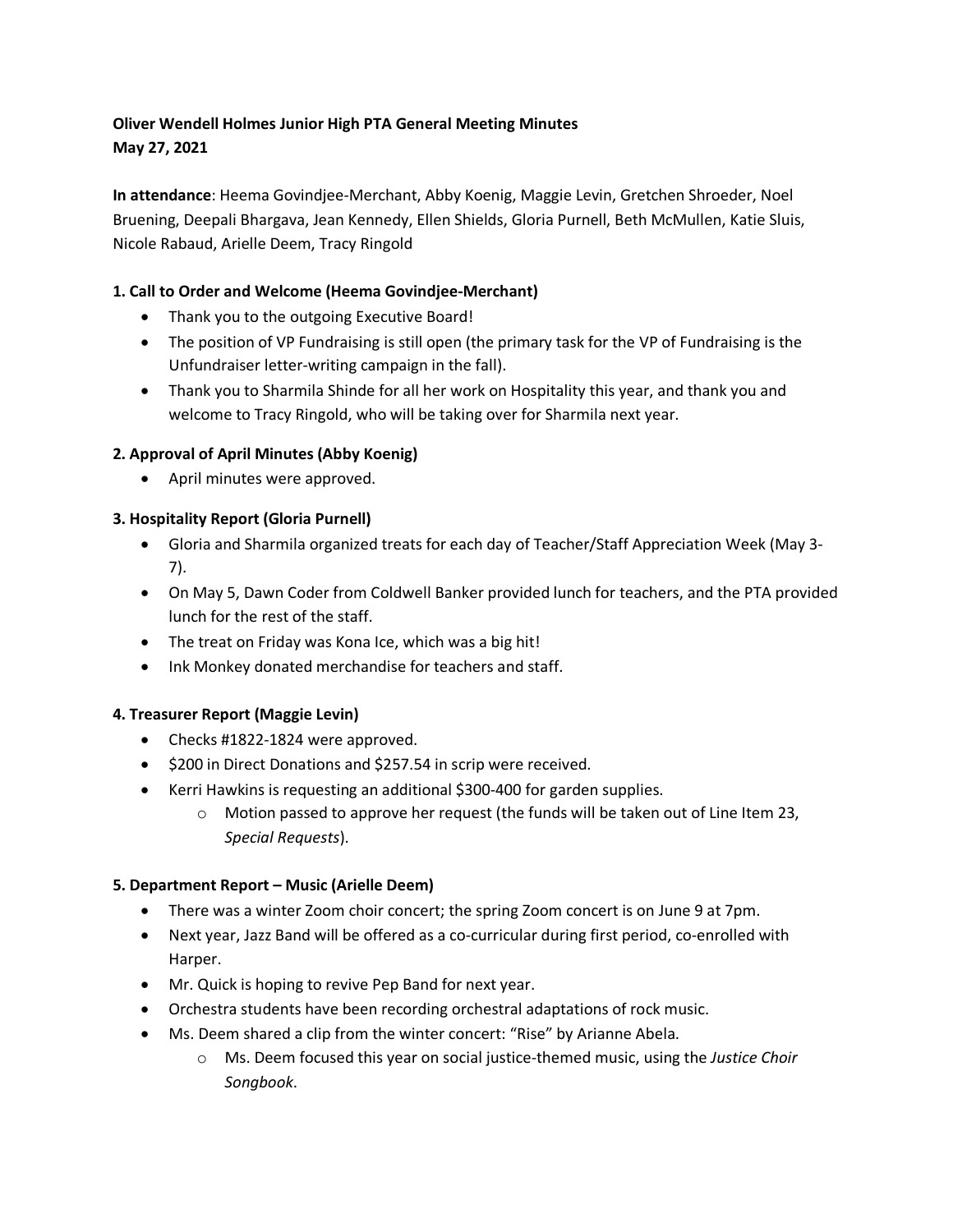• Ms. Kennedy shared that the music teachers have done an amazing job teaching in-person students alongside Distance Learners!

### **6. Grade Level Events Report (Gloria Purnell)**

- In lieu of special grade level events, each student will receive a DIY Ice Cream Social gift bag: a \$10 gift card to either Sweet & Shavery, Yolo Berry or Davis Creamery plus candy & a note from the PTA.
- Gift bags will be distributed during  $5<sup>th</sup>$  period starting next Thursday.
- Distance Learners can pick up their gift bags either at book drop-off day or at the office during designated times.

#### **7. Counselor Report (Ellen Shields)**

- Counselors are working on schedule requests, summer school and connecting with kids.
- Thank you for all the goodies for Teacher/Staff Appreciation Week!
- Thank for supporting Holmes Student Advocates (HSA) with a pizza and ice cream lunch.
	- $\circ$  30 8<sup>th</sup> and 9<sup>th</sup> graders stuck with HSA this year.
	- $\circ$  9<sup>th</sup> graders will be allowed to join HSA next year too (HSA is typically not open to 9<sup>th</sup> graders).
- Counselors are working on  $9<sup>th</sup>$  grade awards.
- In 9<sup>th</sup> grade Health, Empower Yolo will be talking about sexual harassment/assault.
	- o Questions from students about sexual harassment are being collected and will be passed onto the Empower Yolo Director.
	- o There is ongoing concern about sexual harassment in online gaming.

#### **8. Site Report (Jean Kennedy)**

- Thank you to the PTA for all its support! Everyone loved the treats during Teacher/Staff Appreciation Week, and the DIY Ice Cream Social bags for students are wonderful.
- ASB has been really busy:
	- o They recently planned and hosted a virtual Holmes Got Talent.
	- $\circ$  ASB been helping Healthy Davis Together with the Super Testers program by giving out gift cards on Thursdays at  $5<sup>th</sup>$  period.
	- o ASB gave teachers framed word clouds during Teacher/Staff Appreciation Week.
	- o They're currently working on events for the last day of school.
- Ms. Kennedy and Ms. Singh have decided to distribute yearbooks in August in order to have more time to collect pictures.
	- o Next week, 2019-2020 yearbooks will be available for purchase for \$5 so that students can have something to sign.
	- $\circ$  In August, Ms. Kennedy is hoping to have 9<sup>th</sup> graders gather to get their 2020-21 yearbooks.
- During the last week of school, small group time will be changed from Thursday to Wednesday so that all students can be dismissed at 12:40pm on the last day of school (June 10).